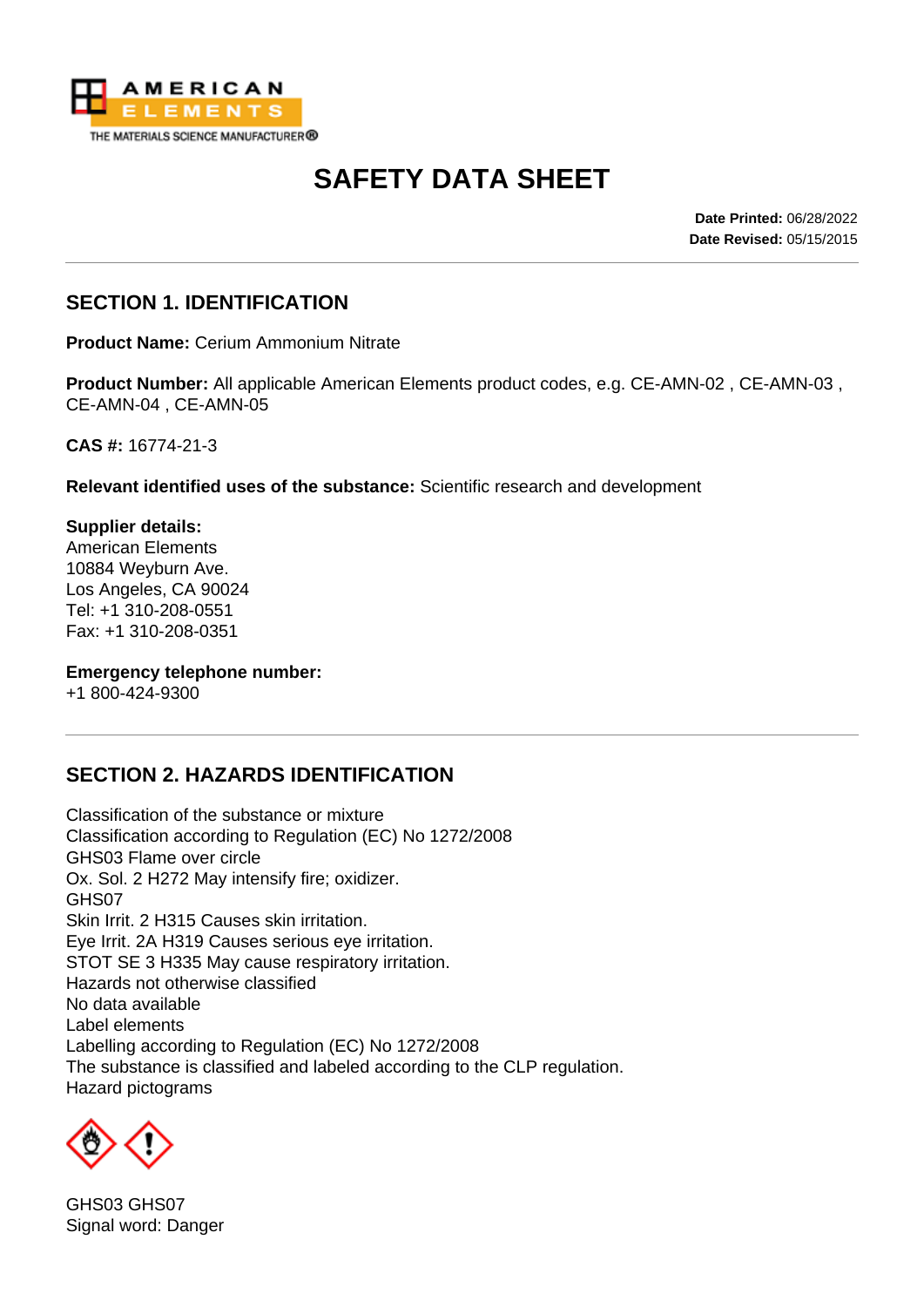Hazard statements H272 May intensify fire; oxidizer. H315 Causes skin irritation. H319 Causes serious eye irritation. H335 May cause respiratory irritation. Precautionary statements P221 Take any precaution to avoid mixing with combustibles. P210 Keep away from heat/sparks/open flames/hot surfaces. - No smoking. P220 Keep/Store away from clothing/combustible materials. P305+P351+P338 IF IN EYES: Rinse cautiously with water for several minutes. Remove contact lenses, if present and easy to do. Continue rinsing. P405 Store locked up. P501 Dispose of contents/container in accordance with local/regional/national/international regulations. WHMIS classification C - Oxidizing materials D2B - Toxic material causing other toxic effects Classification system HMIS ratings (scale 0-4) (Hazardous Materials Identification System) HEALTH FIRE REACTIVITY 1  $\Omega$ 2 Health (acute effects)  $= 1$  $Flammability = 0$ Physical Hazard = 2 Other hazards Results of PBT and vPvB assessment PBT: N/A vPvB: N/A

#### **SECTION 3. COMPOSITION/INFORMATION ON INGREDIENTS**

**Substances** CAS No. / Substance Name: 16774-21-3 Cerium(IV) ammonium nitrate Identification number(s): EC number: 240-827-6

# **SECTION 4. FIRST AID MEASURES**

Description of first aid measures If inhaled: Supply patient with fresh air. If not breathing, provide artificial respiration. Keep patient warm. Seek immediate medical advice. In case of skin contact: Immediately wash with soap and water; rinse thoroughly. Seek immediate medical advice.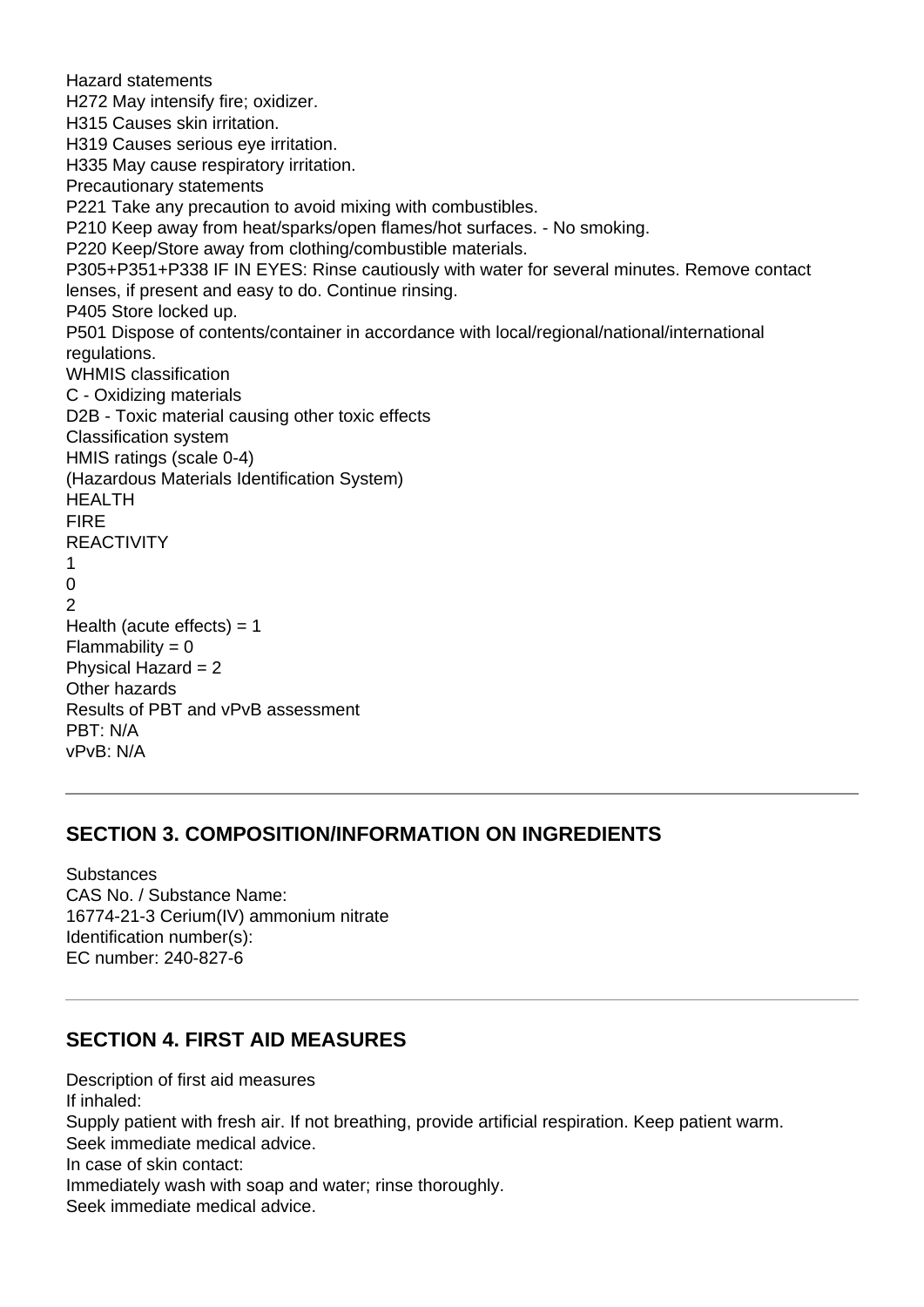In case of eye contact: Rinse opened eye for several minutes under running water. Consult a physician. If swallowed: Seek medical treatment. Information for doctor Most important symptoms and effects, both acute and delayed No data available Indication of any immediate medical attention and special treatment needed No data available

# **SECTION 5. FIREFIGHTING MEASURES**

Extinguishing media Suitable extinguishing agents Carbon dioxide, extinguishing powder or water spray. Fight larger fires with water spray or alcohol resistant foam. For safety reasons unsuitable extinguishing agents Halocarbon extinguisher Special hazards arising from the substance or mixture This substance is an oxidizer and its heat of reaction with reducing agents or combustibles may cause ignition. If this product is involved in a fire, the following can be released: Nitrogen oxides (NOx) Metal oxide fume Ammonia Advice for firefighters Protective equipment: Wear self-contained respirator. Wear fully protective impervious suit.

# **SECTION 6. ACCIDENTAL RELEASE MEASURES**

Personal precautions, protective equipment and emergency procedures Use personal protective equipment. Keep unprotected persons away. Ensure adequate ventilation Environmental precautions: Do not allow material to be released to the environment without official permits. Methods and materials for containment and cleanup: Ensure adequate ventilation. Prevention of secondary hazards: Acts as an oxidizing agent on organic materials such as wood, paper and fats Keep away from combustible material. Reference to other sections See Section 7 for information on safe handling See Section 8 for information on personal protection equipment. See Section 13 for disposal information.

# **SECTION 7. HANDLING AND STORAGE**

Handling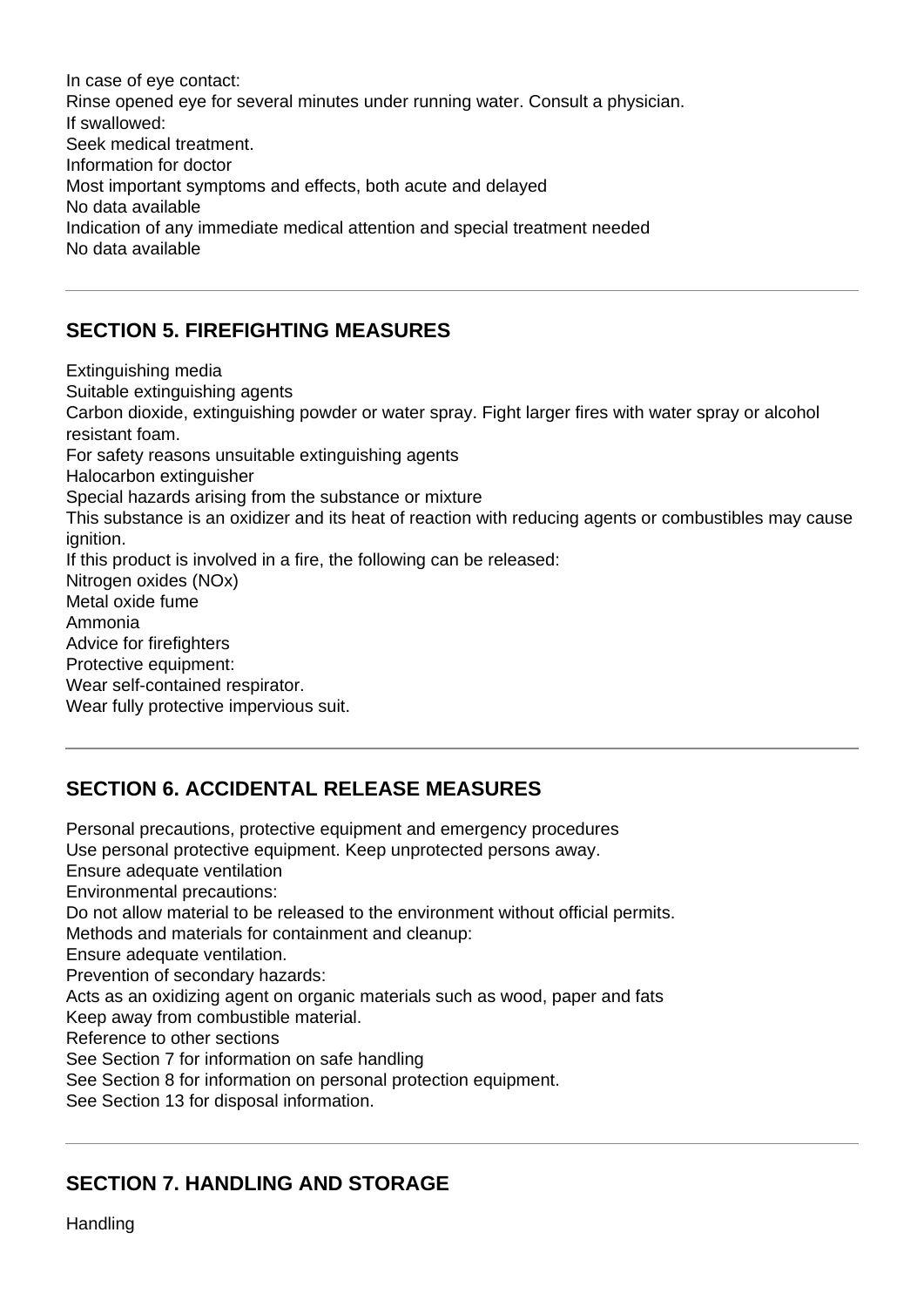Precautions for safe handling Keep container tightly sealed. Store in cool, dry place in tightly closed containers. Ensure good ventilation at the workplace. Information about protection against explosions and fires: Substance/product can reduce the ignition temperature of flammable substances. This substance is an oxidizer and its heat of reaction with reducing agents or combustibles may cause ignition. Conditions for safe storage, including any incompatibilities Requirements to be met by storerooms and receptacles: No special requirements. Information about storage in one common storage facility: Store away from flammable substances. Store away from reducing agents. Do not store with organic materials. Do not store together with acids. Store away from strong bases. Store away from metal powders. Further information about storage conditions: Keep container tightly sealed. Store in cool, dry conditions in well-sealed containers. Specific end use(s) No data available

# **SECTION 8. EXPOSURE CONTROLS/PERSONAL PROTECTION**

Additional information about design of technical systems:

Properly operating chemical fume hood designed for hazardous chemicals and having an average face velocity of at least 100 feet per minute.

Control parameters

Components with limit values that require monitoring at the workplace:

None.

Additional information: No data

Exposure controls

Personal protective equipment

Follow typical protective and hygienic practices for handling chemicals.

Keep away from foodstuffs, beverages and feed.

Remove all soiled and contaminated clothing immediately.

Wash hands before breaks and at the end of work.

Avoid contact with the eyes and skin.

Maintain an ergonomically appropriate working environment.

Breathing equipment:

Use suitable respirator when high concentrations are present.

Recommended filter device for short term use:

Use a respirator with type N95 (USA) or PE (EN 143) cartridges as a backup to engineering controls. Risk assessment should be performed to determine if air-purifying respirators are appropriate. Only use equipment tested and approved under appropriate government standards.

Protection of hands:

Impervious gloves

Inspect gloves prior to use.

Suitability of gloves should be determined both by material and quality, the latter of which may vary by manufacturer.

Material of gloves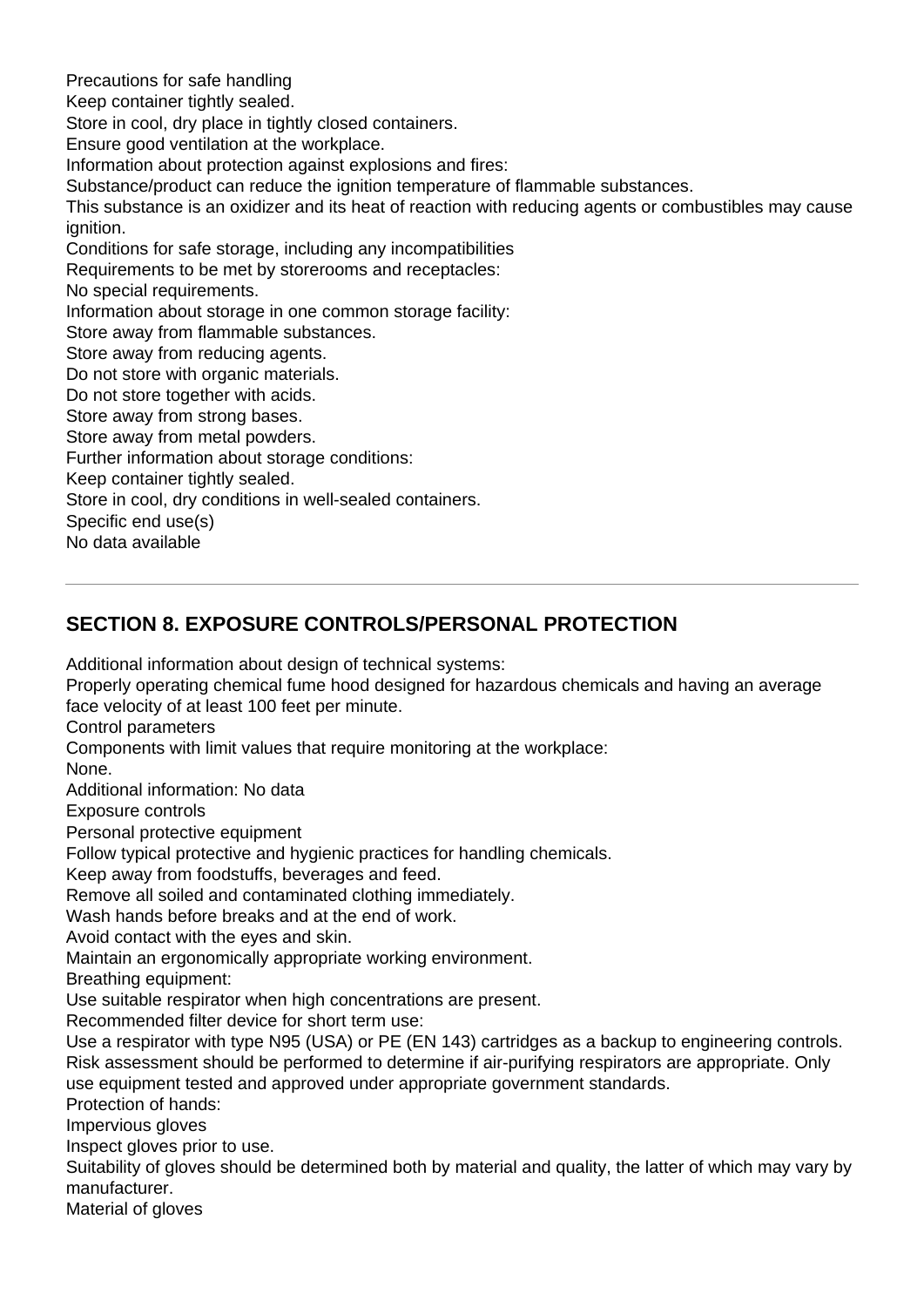Nitrile rubber, NBR Penetration time of glove material (in minutes) 480 Glove thickness 0.11 mm Eye protection: Safety glasses Body protection: Protective work clothing.

#### **SECTION 9. PHYSICAL AND CHEMICAL PROPERTIES**

Information on basic physical and chemical properties Appearance: Form: Various forms (powder/flake/crystalline/beads, etc.) Color: Yellow to orange Odor: Pungent Odor threshold: No data available. pH: N/A Melting point/Melting range: No data available Boiling point/Boiling range: No data available Sublimation temperature / start: No data available Flammability (solid, gas) Contact with combustible material may cause fire. Ignition temperature: No data available Decomposition temperature: No data available Autoignition: No data available. Danger of explosion: No data available. Explosion limits: Lower: No data available Upper: No data available Vapor pressure: N/A Density: No data available Relative density: No data available. Vapor density: N/A Evaporation rate: N/A Solubility in / Miscibility with Water at 20 °C (68 °F): 1410 g/l Partition coefficient (n-octanol/water): No data available. Viscosity: Dynamic: N/A Kinematic: N/A Other information No data available

#### **SECTION 10. STABILITY AND REACTIVITY**

**Reactivity** May intensify fire; oxidizer. Chemical stability Stable under recommended storage conditions. Thermal decomposition / conditions to be avoided: Decomposition will not occur if used and stored according to specifications. Possibility of hazardous reactions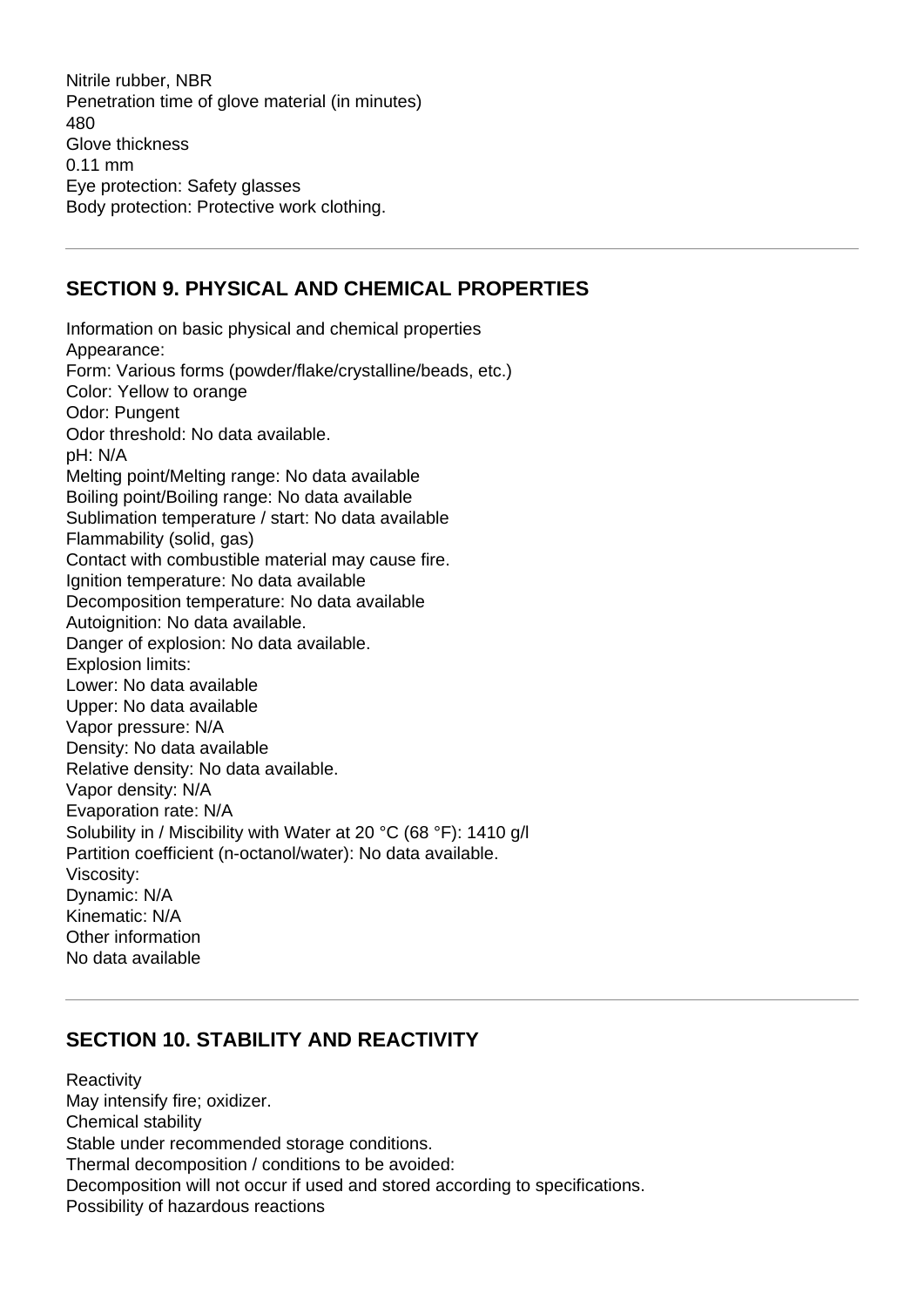Reacts with reducing agents Reacts with flammable substances Conditions to avoid No data available Incompatible materials: Acids Flammable substances Reducing agents Bases Organic materials Metal powders Hazardous decomposition products: Nitrogen oxides Metal oxide fume Ammonia

#### **SECTION 11. TOXICOLOGICAL INFORMATION**

Information on toxicological effects Acute toxicity: No effects known. LD/LC50 values that are relevant for classification: No data Skin irritation or corrosion: Causes skin irritation. Eye irritation or corrosion: Causes serious eye irritation. Sensitization: No sensitizing effects known. Germ cell mutagenicity: No effects known. Carcinogenicity: No classification data on carcinogenic properties of this material is available from the EPA, IARC, NTP, OSHA or ACGIH. Reproductive toxicity: No effects known. Specific target organ system toxicity - repeated exposure: No effects known. Specific target organ system toxicity - single exposure: May cause respiratory irritation. Aspiration hazard: No effects known. Subacute to chronic toxicity: No effects known. Additional toxicological information: To the best of our knowledge the acute and chronic toxicity of this substance is not fully known. Carcinogenic categories OSHA-Ca (Occupational Safety & Health Administration) Substance is not listed.

# **SECTION 12. ECOLOGICAL INFORMATION**

**Toxicity** Aquatic toxicity: No data available Persistence and degradability No data available Bioaccumulative potential No data available Mobility in soil No data available Additional ecological information: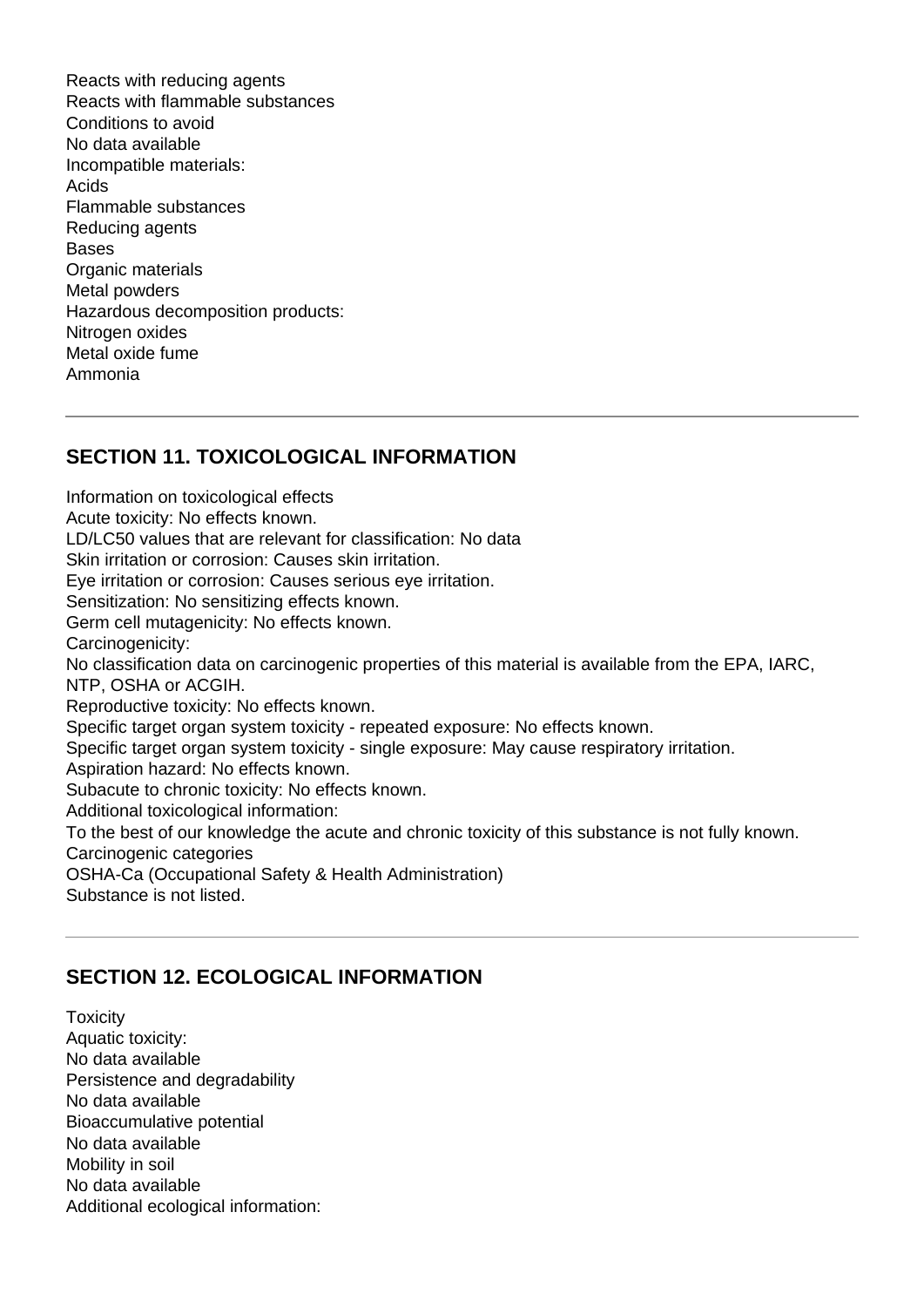Do not allow material to be released to the environment without official permits. Avoid transfer into the environment. Results of PBT and vPvB assessment PBT: N/A vPvB: N/A Other adverse effects No data available

#### **SECTION 13. DISPOSAL CONSIDERATIONS**

Waste treatment methods Recommendation Consult official regulations to ensure proper disposal. Uncleaned packagings: Recommendation: Disposal must be made according to official regulations.

#### **SECTION 14. EXPOSURE CONTROLS/PERSONAL PROTECTION**

UN-Number DOT, IMDG, IATA UN1477 UN proper shipping name DOT Nitrates, inorganic, n.o.s. (Cerium(IV) ammonium nitrate) IMDG, IATA NITRATES, INORGANIC, N.O.S. (Cerium(IV) ammonium nitrate) Transport hazard class(es) DOT Class 5.1 Oxidising substances. Label 5.1 Class 5.1 (O2) Oxidizing substances Label 5.1 IMDG, IATA Class 5.1 Oxidising substances. Label 5.1 Packing group DOT, IMDG, IATA II Environmental hazards: N/A Special precautions for user Warning: Oxidizing substances EMS Number: F-A,S-Q